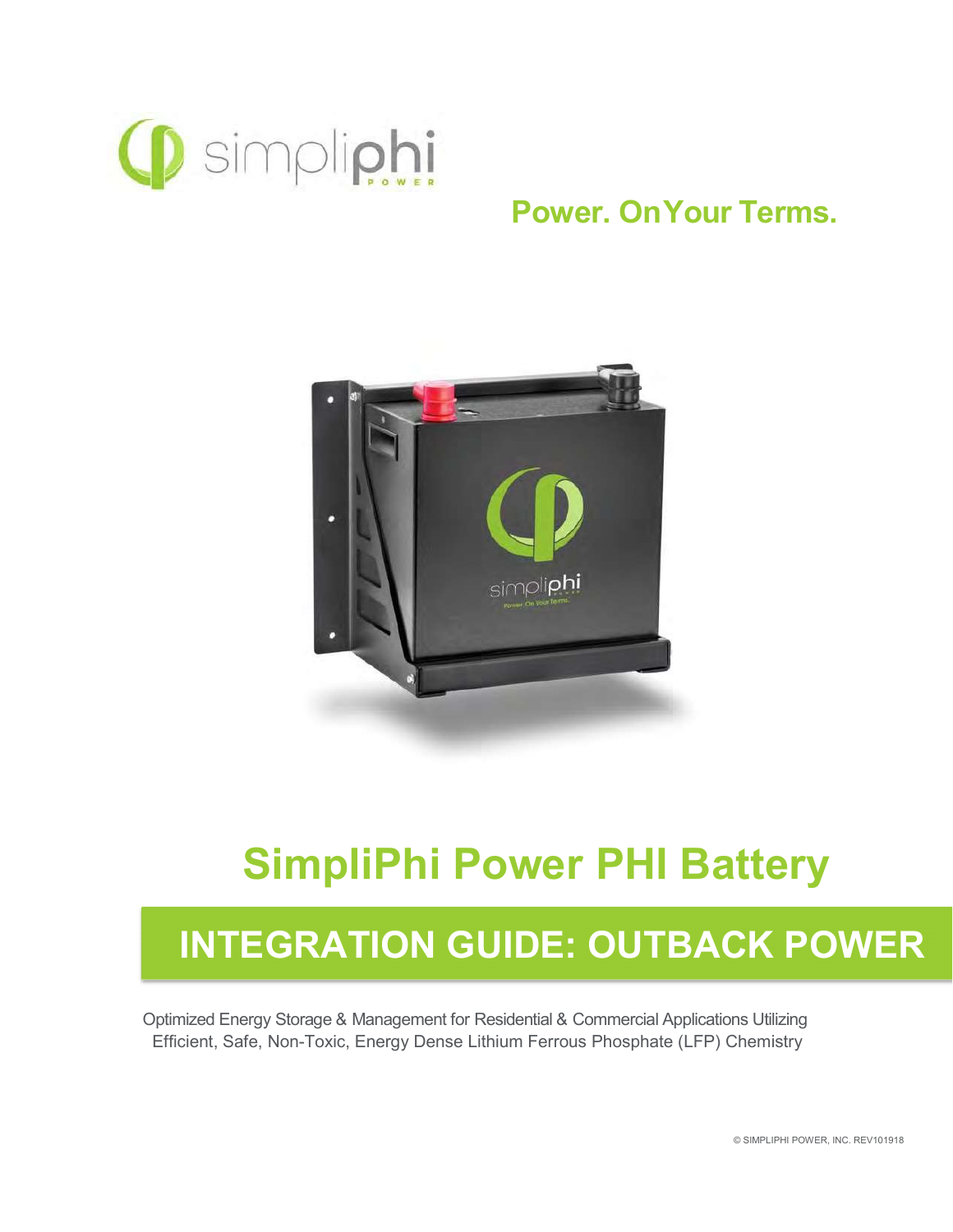# SimpliPhi Your Energy Security and Independence

## and gain control of your own power.

SimpliPhi helps you manage your power as a personal resource. Anytime. Anywhere. SimpliPhi energy storage optimizes integration of any power generation source – solar, wind, generator – on or off grid and protects your home and missioncritical business functions from power outages and intermittency. SimpliPhi storage technology eliminates operating temperature constraints, toxic coolants and the risk of thermal runaway and fire. Safe lithium ferrous phosphate. No cobalt. No hazards.

SimpliPhi's battery technology utilizes the industry's most environmentally benign chemistry combined with proprietary architecture and power electronics (BMS) that eliminate the need for cooling or ventilation to create products that provide energy security and resiliency – all with a 98% efficiency rate.

SimpliPhi Power offers proprietary, commercially available energy storage and management systems that are safe, non-toxic, reliable, durable, efficient, highly scalable, and economical over the lifetime of the PHI Battery.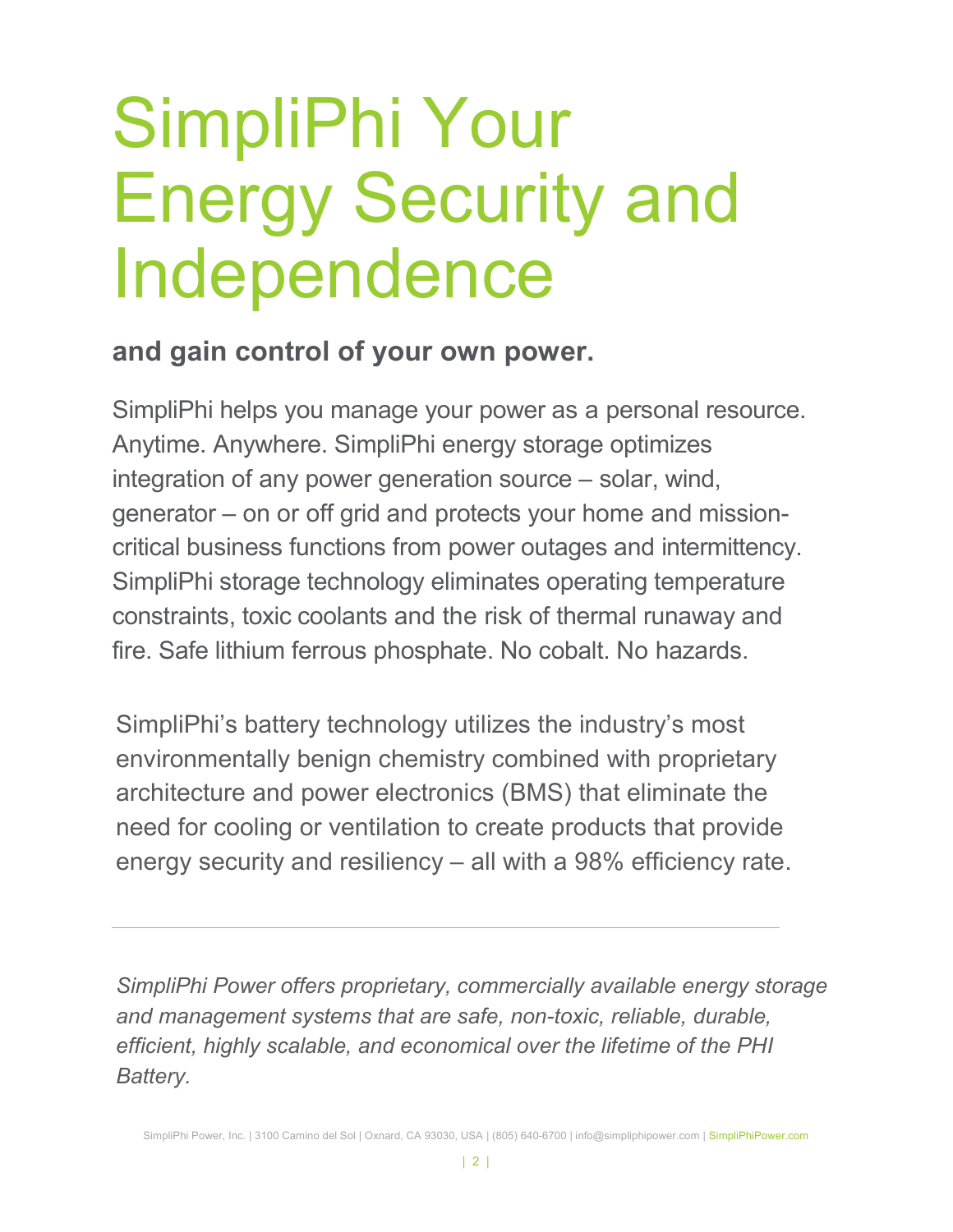# **Table of Contents**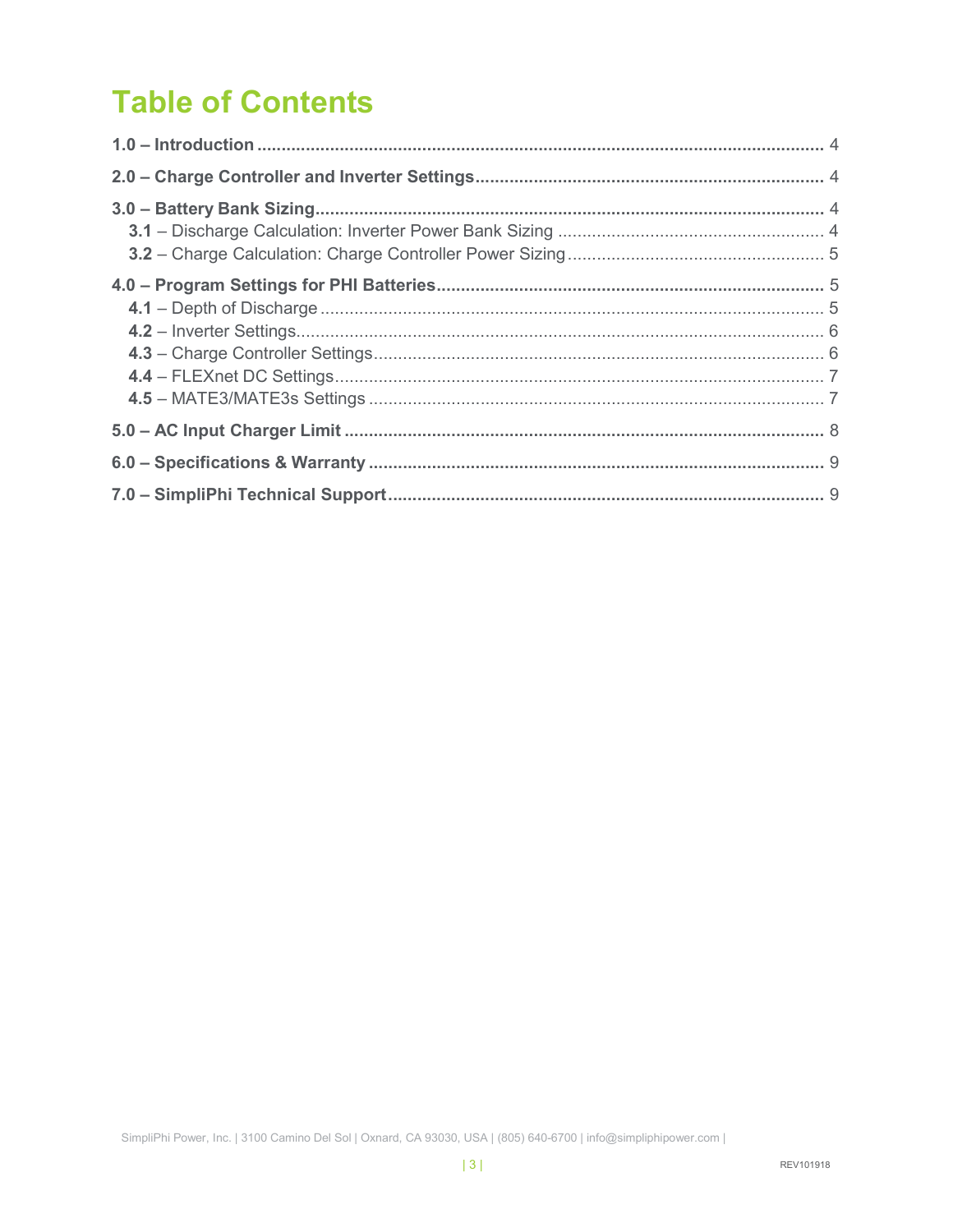## 1.0 – Introduction

This integration guide covers the recommended setup and configuration of Outback Power equipment for optimizing performance with SimpliPhi PHI 3.5 kWh batteries. More information on SimpliPhi products can be found on our website: http://simpliphipower.com/.

Outback Power offers many products which are too numerous to be covered here. The specific Outback Power products covered in this guide include, but are not limited to:

- Radian Series Inverters/Chargers
- **•** FLEXmax Series Charge Controllers
- FXR/VFXR Series Inverters/Chargers
- **MATE Series System Display & Communications**
- OPTICS RE System Monitoring & Control
- FLEXnet DC

## 2.0 – Charge Controller and Inverter Settings

Outback Power has performed qualification testing of the PHI 3.5 kWh battery with their equipment. Per their testing and recommendations, the following parameters (refer to the table below) have been validated. More information on Outback products can be found on their website: http://outbackpower.com/.

# 3.0 – Battery Bank Sizing

A properly sized PHI battery bank should be at least double (2x) the kW rating of the inverter(s) and have a C/2 rating greater than the maximum charge controller rating. Depending on the specifications of the equipment used in the system, sizing the PHI battery bank based on these two criteria may yield different results. Therefore, the best practice is to calculate the PHI battery bank based on both criteria and use the greater of the two results as the minimum quantity. We can compare these two calculation methods assuming the nomenclature below:

- **Battery rated power = Bat<sub>kWh</sub>** (typically  $@C/2$ )
- $\bullet$  Inverter power full load =  $Inv_{kW}$
- $\bullet$  Maximum battery charge current =  $I_{\text{BatChrgMax}}$
- PV charge controller maximum =  $I_{PVChraMax}$
- **•** Recommended minimum number of batteries =  $B_{#}$

Discharge equation:  $B_{\# Inv} \geq Inv_{KW} / Bat_{kWh}$ Charge equation:  $B_{\text{HPV}} \geq I_{\text{PVChrgMax}}/I_{\text{BatChrgMax}}$ 

#### 3.1 – Discharge Calculation: Inverter Power Bank Sizing

To optimize the PHI battery bank and protect against over-discharge (voiding the battery Warranty), the PHI battery bank should be sized at least double (2x) the kW rating of the inverter.

Discharge Example:  $B_{#Inv}$  ≥ Inv<sub>kW</sub> / Bat<sub>kWh</sub>

- Inverter is rated at 8 kW
- Battery is rated at 3.5 kWh, therefore the C/2 load rating is 1.75 kW

B# $_{\text{Inv}}$  ≥ 8 kW / 1.75 kW = 4.57

So a properly sized PHI battery bank based on maximum discharge would have a minimum of 5 batteries. This ensures no greater than C/2 battery load. If the PHI battery bank has fewer batteries than calculated, special care must be taken with the inverter settings to limit the load below the specified rating of the PHI battery. These settings are described in the following sections of this Integration Guide.

SimpliPhi Power, Inc. | 3100 Camino Del Sol | Oxnard, CA 93030, USA | (805) 640-6700 | info@simpliphipower.com |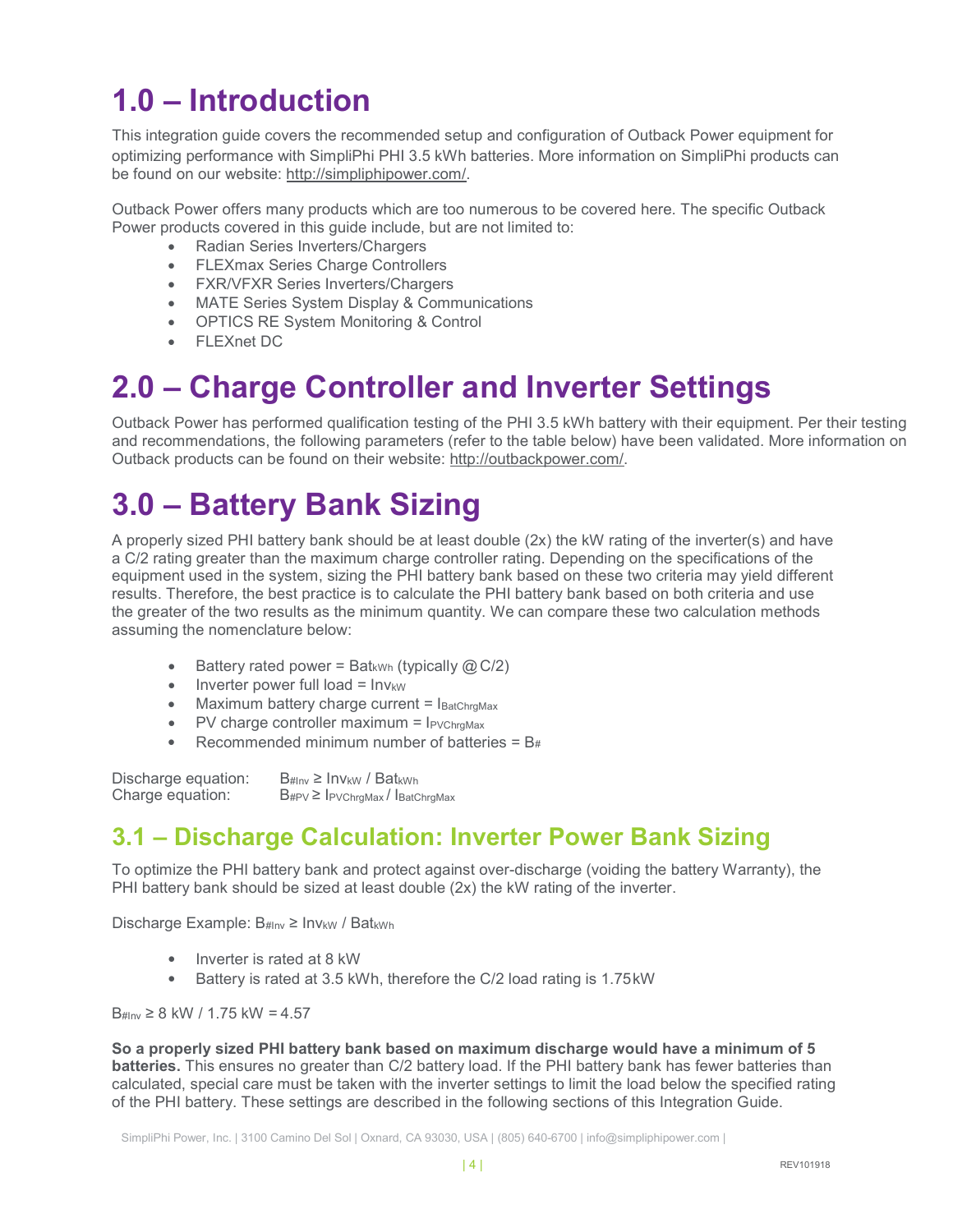#### 3.2 – Charge Calculation: Charge Controller Power Sizing

To optimize solar harvesting, a properly sized PHI battery bank should be able to accept the maximum PV charge current. To determine the minimum number of batteries required to optimize PV, divide the output of the charge controller(s) by the "max continuous charge current" per PHI Battery. Be sure to verify the "max continuous charge current" for the PHI battery model that you're using, because it may differ from C/2 depending on the model.

Charge Example: B#PV ≥ IPVChrgMax / IBatChrgMax

- Max. continuous charge current for PHI 3.5 kWh 48V = 34A
- PV charge controller max = 80A

 $B_{\text{HPV}} \geq 80A/34A = 2.35$ 

So, a properly sized PHI battery bank based on available PV charge would have a minimum of 3 batteries. This maximizes the use of available PV while ensuring the batteries are never stressed by overcharging. If the PHI battery bank has fewer batteries than calculated, special care must be taken with the inverter settings to limit the charge rate below the specified rating of the PHI battery. These settings are described in the following sections of this Integration Guide.

In summary: When comparing the same system using these two calculations for sizing the PHI battery bank, the minimum number of batteries should be the greater of the two results (Discharge Calculation & Charge Calculation). In this example, this translates into 5 PHI batteries in the system.

## 4.0 – Program Settings for PHI Batteries

In order to maintain the Warranty, it is critical to ensure that the appropriate settings for the desired Warranty are programmed in all of the system components. This section will cover the basic concepts and settings for Outback Power equipment.

#### 4.1 – Depth of Discharge

In order to optimize performance and the life of your system and PHI batteries, SimpliPhi Power recommends programming the equipment settings for 80% Depth of Discharge (DoD). This qualifies for the SimpliPhi 10-year / 10,000 cycle Warranty on the batteries. Greater DoD is possible but will result in reduced cycle life. Refer to the PHI 3.5 kWh Battery Warranty to compare DoD settings and the associated Warranty.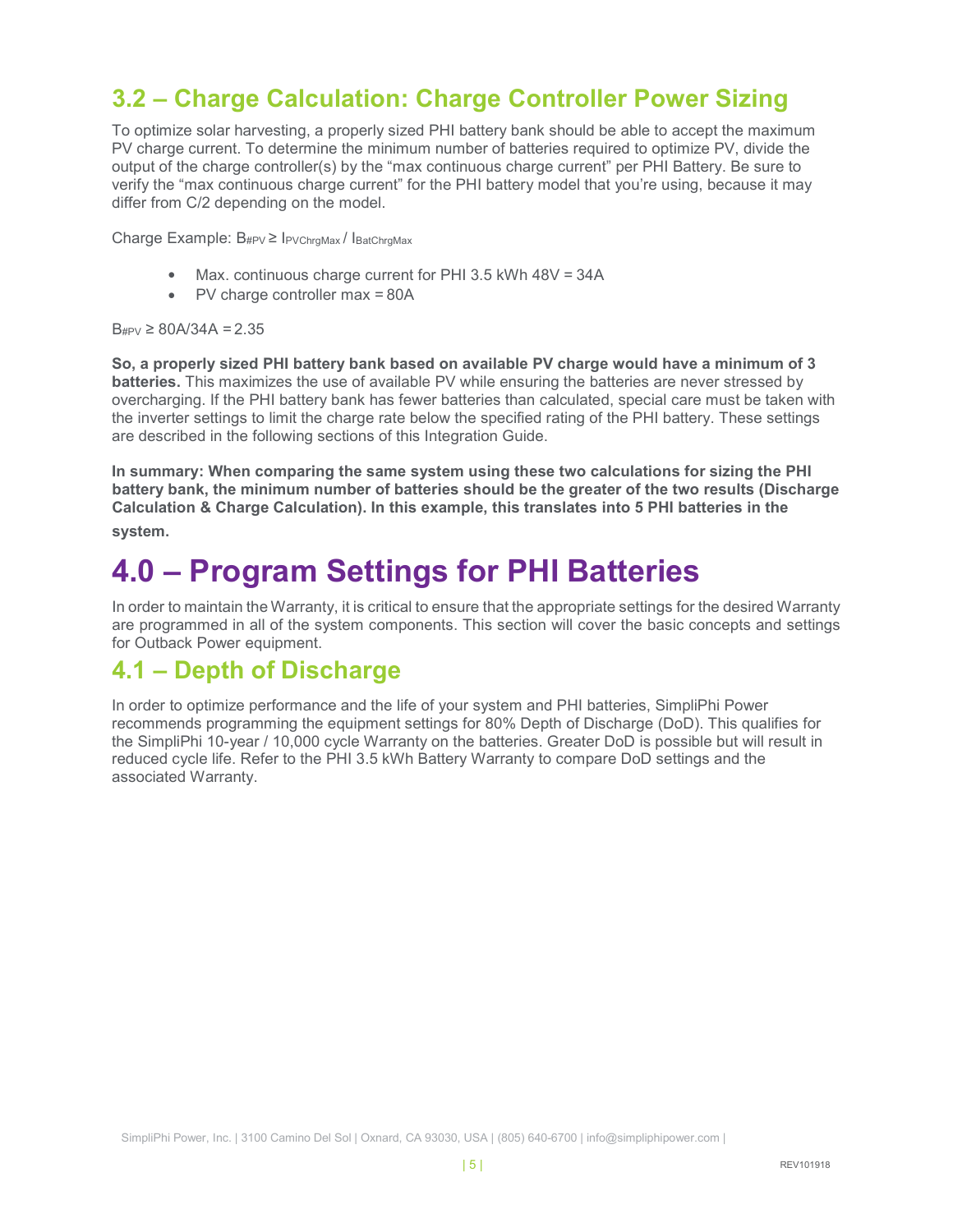## 4.2 – Inverter Settings

Table 1.0 - Settings for SimpliPhi PHI 3.5 kWh 24V and 48V Battery w/Outback Inverters

| <b>Inverter Settings</b>                   | 10k Cycles<br>(80% DOD)               | <b>5k Cycles</b><br>(90% DOD)  | 3.5k Cycles<br>(100% DOD) |  |
|--------------------------------------------|---------------------------------------|--------------------------------|---------------------------|--|
| Absorb Voltage (V), Time                   | 27.8 / 55.4, 0.1 hour                 | 28.4 / 57.2, 0.1 hour          | 28.4 / 57.2, 0.1 hour     |  |
| Float Voltage and Time                     | N/A (disable float)                   |                                |                           |  |
| Refloat Voltage                            | N/A (disable float)                   |                                |                           |  |
| Re-Bulk Voltage                            |                                       | 25.3/50.6                      |                           |  |
| <b>AC Input Mode</b>                       | Grid Tied (default, adjust as needed) |                                |                           |  |
| SellRE (Offset) Voltage (V)                | 26 / 52 (default)                     |                                |                           |  |
| AC Charger Limit in AC Amps <sup>1,2</sup> |                                       | $24V = 5A (240V)$ , 10A (120V) |                           |  |
|                                            |                                       | $48V = 7A (240V), 14A (120V)$  |                           |  |
| Low Battery Cut-Out Voltage (V)            | 25.1 / 50.2                           | 24.8/49.6                      | 24/48                     |  |
| Low Battery Cut-In Voltage (V)             | 26/52<br>26/52<br>26/52               |                                |                           |  |

Notes:

- 1. Per PHI 3.5 kWh battery Refer to the "AC Input Charger Limit" section for conversion method of DC to AC limits.
- 2. Per PHI 3.5 kWh battery These settings are calculated by multiplying the nominal per battery value times the # of batteries. Refer to Charge Controller Bank Sizing under the "Battery Bank Sizing" section.
- Levels are typical @25C and may need adjusting at temperature extremes.
- When performing rapid deep charge/discharge cycles, the battery should be allowed to "rest" 15 minutes in between.



CAUTION: When PHI battery quantities change, the capacity & charge/discharge current settings must be reassessed. Failure to do so will void the Warranty.

## 4.3 – Charge Controller Settings

Table 2.0 - Settings for SimpliPhi PHI 3.5 kWh 48V Battery w/Outback Charge Controllers

| <b>Charge Controller</b>      | 3.5k Cycles<br><b>10k Cycles</b><br><b>5k Cycles</b> |                       |                       |  |
|-------------------------------|------------------------------------------------------|-----------------------|-----------------------|--|
| <b>Settings</b>               | (80% DoD)                                            | (90% DoD)             | (100% DoD)            |  |
| Absorb Voltage (V), Time      | 28 / 56, 0.1 hour                                    | 28.8 / 57.6, 0.1 hour | 28.8 / 57.6, 0.1 hour |  |
| Float Voltage                 | 27 / 54 (default)                                    |                       |                       |  |
| Rebulk Voltage (V)            | 25.3 / 50.6                                          |                       |                       |  |
| DC Current Limit <sup>1</sup> | 45A / 34A                                            |                       |                       |  |
| Absorb End Amps               |                                                      | 0 (default)           |                       |  |

Notes:

- 1. Per PHI 3.5 kWh battery These settings are calculated by multiplying the nominal per battery value times the # of batteries. Refer to Charge Controller Bank Sizing under the "Battery Bank Sizing" section.
- Levels are typical @25C and may need adjusting at temperature extremes.
- When performing rapid deep charge/discharge cycles, the battery should be allowed to "rest" 15 minutes in between.



#### CAUTION: When PHI battery quantities change, the capacity & charge/discharge current settings must be reassessed. Failure to do so will void the Warranty.

SimpliPhi Power, Inc. | 3100 Camino Del Sol | Oxnard, CA 93030, USA | (805) 640-6700 | info@simpliphipower.com |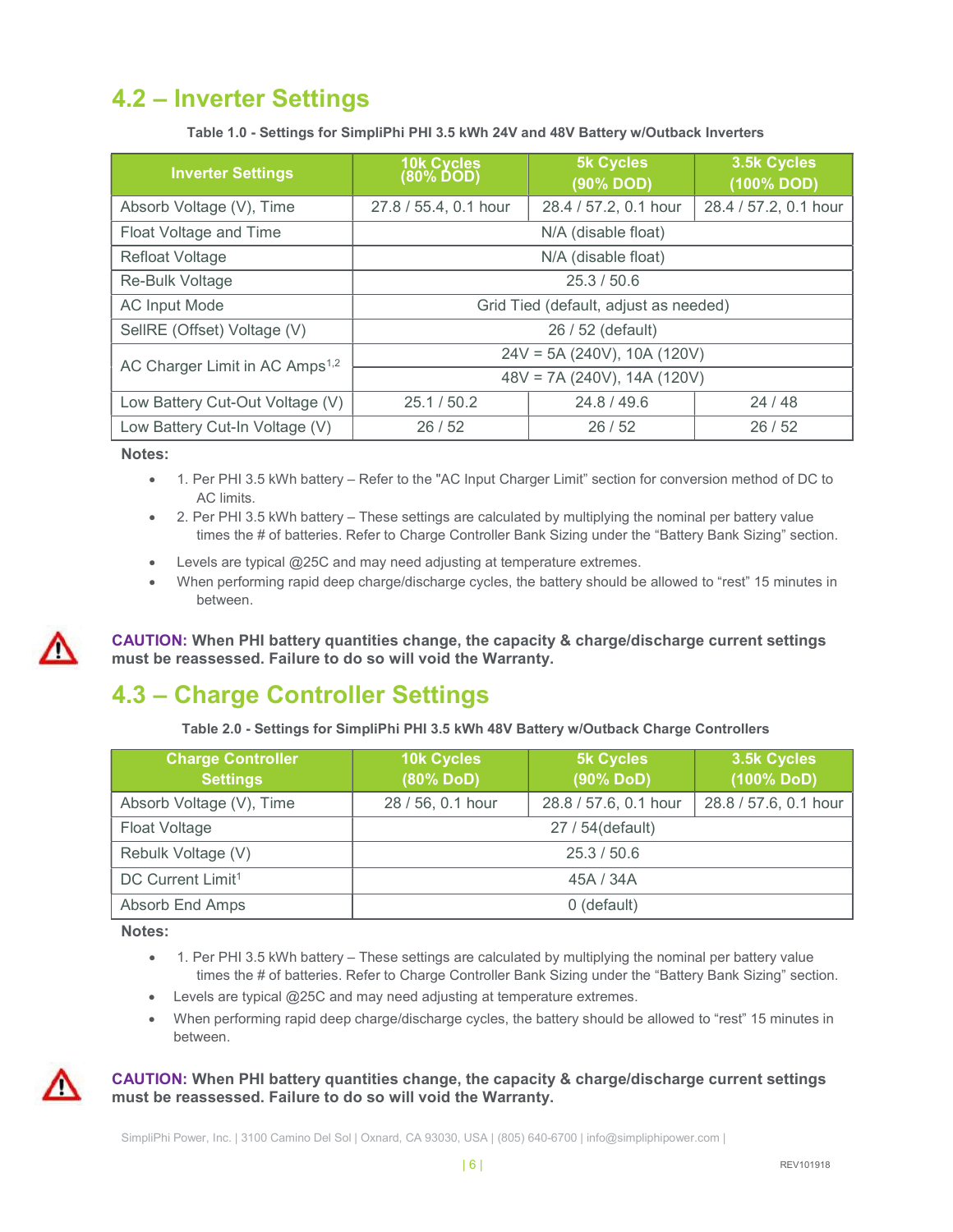## 4.4 – FLEXnet DC Settings

Table 3.0 - Settings for SimpliPhi PHI 3.5 kWh 48V Battery w/Outback FLEXnet DC

| <b>FLEXnet DC Settings</b>        | <b>10k Cycles</b><br>(80% DoD) | <b>5k Cycles</b><br>(90% DoD)        | 3.5k Cycles<br>(100% DoD) |
|-----------------------------------|--------------------------------|--------------------------------------|---------------------------|
| FNDC Battery Ah <sup>1</sup>      |                                | 138Ah / 69Ah                         |                           |
| FNDC Charge Voltage (V)           | 27.6 / 55.2                    | 28.2 / 57                            | 28.2 / 57                 |
| <b>FNDC Charged Return Amps</b>   |                                | 8A/4A                                |                           |
| <b>FNDC Battery Charge Factor</b> | 98%                            |                                      |                           |
| <b>FNDC Relay Invert Logic</b>    | <b>No</b>                      |                                      |                           |
| FNDC Relay Voltage High/Low       |                                | High = $26.5/53$ , Low = $28.8/49.6$ |                           |
| FNDC Relay SOC High/Low           |                                | SOC High = $0\%$ , SOC Low = $0\%$   |                           |
| <b>FNDC Relay Delay</b>           |                                | $High = 1, Low = 0$                  |                           |

#### Notes:

- 1. Per PHI 3.5 kWh battery These settings are calculated by multiplying the nominal per battery value times the # of batteries. Refer to Charge Controller Bank Sizing under the "Battery Bank Sizing" section.
- Levels are typical @25C and may need adjusting at temperature extremes.
- When performing rapid deep charge/discharge cycles, the battery should be allowed to "rest" 15 minutes in between.

CAUTION: When PHI battery quantities change, the capacity & charge/discharge current settings must be reassessed. Failure to do so will void the Warranty.

#### 4.5 – MATE3/MATE3s Settings

Table 4.0 - Program Settings for SimpliPhi PHI 3.5 kWh 48V Battery w/Outback MATE3/MATE3s

| <b>MATE3 / MATE3s Settings</b>     | <b>10k Cycles</b><br>$(80\%$ DoD) | <b>5k Cycles</b><br>$(90\%$ DoD) | 3.5k Cycles<br>(100% DoD) |
|------------------------------------|-----------------------------------|----------------------------------|---------------------------|
| <b>FLEXnet DC Advanced Control</b> | Low SOC Warning $= 20\%$          |                                  |                           |
| FLEXnet DC Advanced Control        | Critical SOC Warning = 10%        |                                  |                           |

#### Notes:

- Levels are typical @ 25C and may need adjusting at temperature extremes.
- When performing rapid deep charge/discharge cycles the battery should be allowed to "rest" 15 minutes in between.



CAUTION: When PHI battery quantities change, the capacity & charge/discharge current settings must be reassessed. Failure to do so will void the Warranty.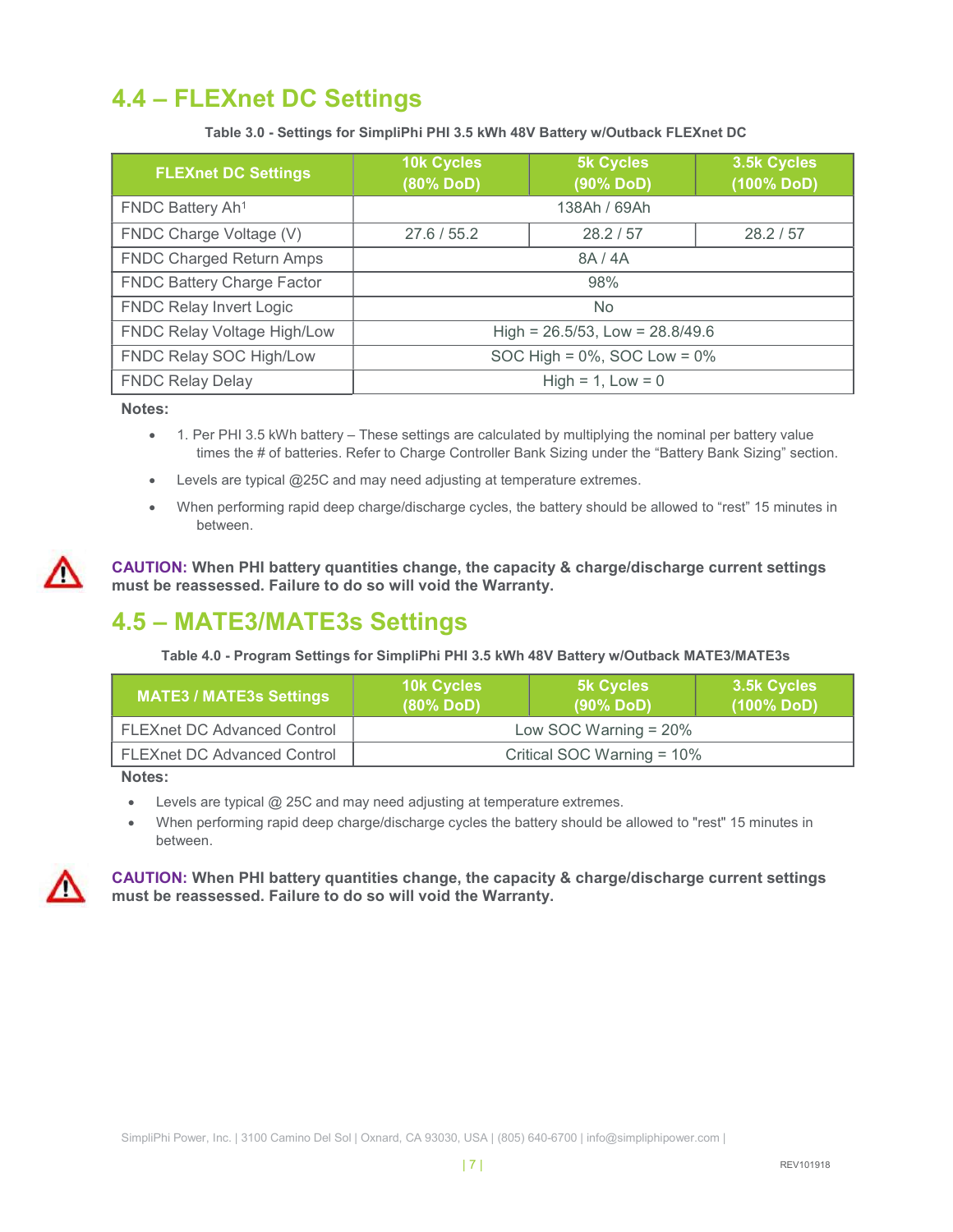## 5.0 – AC Input Charger Limit

The Outback inverter charger current limit setting is made from the AC input side of the charger (not the DC side of the charger) so the AC charging current must be calculated then entered as the charger limit setting. Per Outback recommendations:

- 1. First convert DC charge current to DC watts. (AC and DC watts are the same)
- 2. Then apply the charger efficiency.
- 3. Then convert AC watts to AC current.

Table 5.0 – Conversion from DC to AC Limit for 1 to 5 PHI 3.5 kWh 24V Batteries (45A DC limit per PHI battery)

|                                   | B                                 | C.             |                                                     |                                                                                                               |                                                             |
|-----------------------------------|-----------------------------------|----------------|-----------------------------------------------------|---------------------------------------------------------------------------------------------------------------|-------------------------------------------------------------|
| # of Parallel<br><b>Batteries</b> | <b>DC Current</b><br><b>Limit</b> | ADC x VDC (24) | $WDC \div$ Charger<br><b>Efficiency (85% = .85)</b> | <b>Column D ÷ Inverter</b><br><b>Voltage (120 or 240)</b><br>VAC, dep. on<br>inverter; 240 VAC<br>used below) | Round up or down<br>(only whole #s can<br>be used as input) |
|                                   | 45A                               | 1,080 WDC      | 1,270.59 WAC                                        | 5.29 AAC                                                                                                      | 5 AAC                                                       |
|                                   | 90A                               | 2,160 WDC      | 2,541.18 WAC                                        | 10.59 AAC                                                                                                     | 11 AAC                                                      |
|                                   | 135A                              | 3,240 WDC      | 3,811.76 WAC                                        | 15.88 AAC                                                                                                     | 16 AAC                                                      |
|                                   | 180A                              | 4,320 WDC      | 5,082.35 WAC                                        | 21.18 AAC                                                                                                     | 21 AAC                                                      |
|                                   | 225A                              | 5,400 WDC      | 6,352.94 WAC                                        | 26.47 AAC                                                                                                     | <b>26 AAC</b>                                               |

Table 3.0 – Conversion from DC to AC Limit for 1 to 5 PHI 3.5 kWh 48V Batteries (34A DC limit per PHI battery)

|                                   | n                   | C.             | D                                                   |                                                                                                            |                                                             |
|-----------------------------------|---------------------|----------------|-----------------------------------------------------|------------------------------------------------------------------------------------------------------------|-------------------------------------------------------------|
| # of Parallel<br><b>Batteries</b> | DC Current<br>Limit | ADC x VDC (48) | $WDC \div Charger$<br><b>Efficiency (85% = .85)</b> | <b>Column D ÷ Inverter</b><br><b>Voltage (120 or 240)</b><br>VAC, dep. on inverter;<br>240 VAC used below) | Round up or down<br>(only whole #s can<br>be used as input) |
|                                   | 34A                 | 1,632 WDC      | 1,920 WAC                                           | 8 AAC                                                                                                      | 8 AAC                                                       |
|                                   | 68A                 | 3,264 WDC      | 3,840 WAC                                           | 16 AAC                                                                                                     | 16 AAC                                                      |
|                                   | 102A                | 4,896 WDC      | 5,760 WAC                                           | 24 AAC                                                                                                     | 24 AAC                                                      |
|                                   | 136A                | 6,528 WDC      | 7,680 WAC                                           | 32 AAC                                                                                                     | 32 AAC                                                      |
|                                   | 170A                | 8,160 WDC      | 9,600 WAC                                           | 40 AAC                                                                                                     | 40 AAC                                                      |

#### Example - Using the max DC charge current of 45 amps in a 24V system:

1. Multiply the charge current by the voltage:

- 45 Adc x 24 Vdc = 1080 Wdc
- 2. Divide this by the charger efficiency (85% = 0.85):
	- 1080 Wdc  $\div$  0.85 = 1270 Wac
- 3. Divide this by the inverter voltage (120 or 240 Vac depending on inverter): 1270 Wac ÷ 240Vac = 5.29 Aac
- 4. Round up or down because only whole numbers can be used as input.
	- 5 Aac